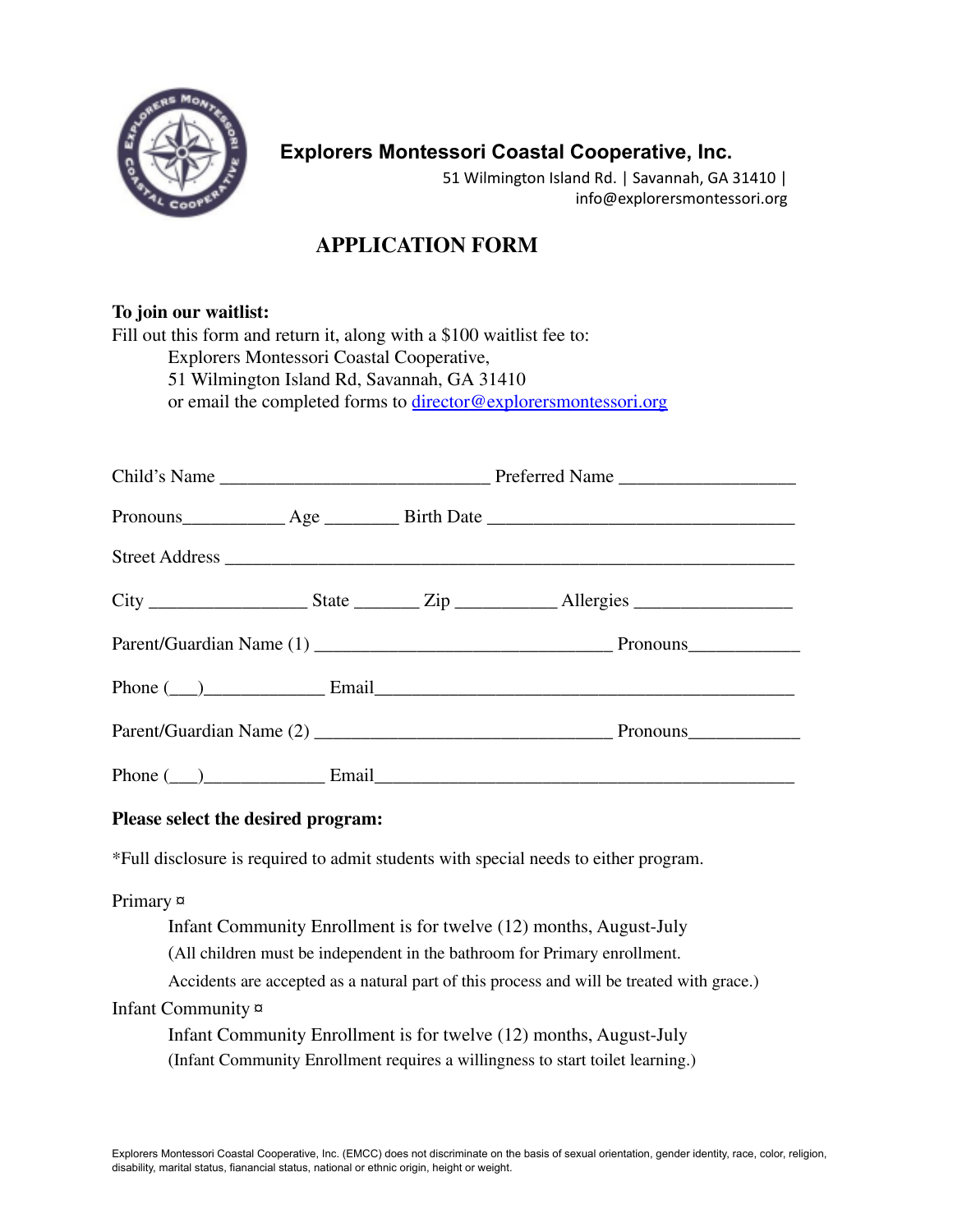#### **Tuition rates:**

8am-3pm Official School Day \$750 Primary per month \$900 IC per month

7am-8am Before Care \$75 a month 3pm-5pm After Care \$150 a month Combo Before and After Care \$200 a month

Tuition is paid for the full academic year and paid at the start of the month. Tuition is due on the first day of each month, beginning August 1. Tuition is due whether or not the student attends school. The monthly tuition is not excused or prorated for absences, vacations, or sick leave. Due to the necessity of maintaining appropriate student-teacher ratios, missed days may not be made up.

#### **Fees:**

\$100 waitlist fee (required to join EMCC's waitlist) \$125 materials fee (due upon enrollment and at the beginning of each semester)

#### **Classroom Schedule:**

Drop Off:

8-8:15 - IC

8-8:30 - Primary

\*If a child arrives up to 15 minutes early, consistently they would be retroactively charged for before care (6 times or more within a month)

Pick Up:

3pm - IC and Primary

\*If a child is consistently being picked up after 3:30 they would be retroactively charged for aftercare (6 times or more within a month)

Holidays will follow Chatham County Schools' holiday schedule for most closures

#### **Late Payment Penalty:**

If a tuition payment is received after the 5th of each month, a late payment fine of \$25 will be added to the next month's bill.

#### **Withdrawal:**

Because the school is small and depends on the financial support of each student, 30 days' notice is required before withdrawing a student. The thirty days begin on the day you provide written notice to the Board. Any tuition or other fees due during the 30-day notice period must be paid. The 30-day notice allows the school to remain financially viable while a replacement student is found.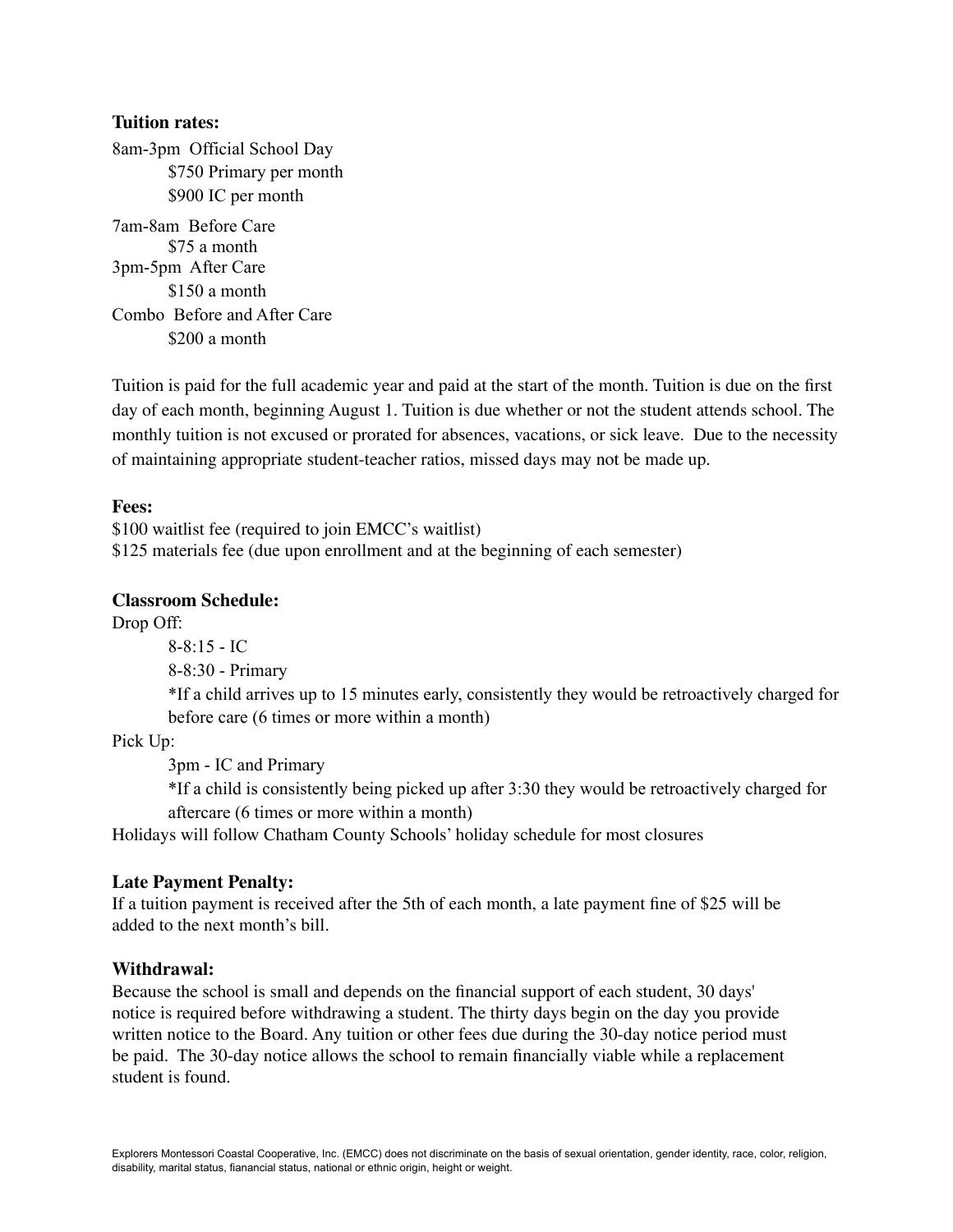### **EMCC is a Parent Cooperative**

Parent cooperatives are democratically controlled, parent-governed, non-profit, enrichment programs organized to meet the needs of members. In a parent cooperative, each family with children enrolled is a member of the cooperative. Families are considered to be members from August 1 of the current school year to July 31 of the following year. On issues that require a membership vote, each family will have one vote. Membership responsibilities include timely payment of tuition, periodic voting, participating in the operation of the school, and contributing to our school community. Classroom volunteering is allowed and encouraged at the discretion of the teacher.

Please list any special talents or skills that you would be willing to share with EMCC; for example musical talent, crafting, cooking, woodworking, gardening, etc.

\_\_\_\_\_\_\_\_\_\_\_\_\_\_\_\_\_\_\_\_\_\_\_\_\_\_\_\_\_\_\_\_\_\_\_\_\_\_\_\_\_\_\_\_\_\_\_\_\_\_\_\_\_\_\_\_\_\_\_\_\_\_\_\_\_\_\_\_\_\_\_\_\_\_\_\_\_\_\_\_\_

\_\_\_\_\_\_\_\_\_\_\_\_\_\_\_\_\_\_\_\_\_\_\_\_\_\_\_\_\_\_\_\_\_\_\_\_\_\_\_\_\_\_\_\_\_\_\_\_\_\_\_\_\_\_\_\_\_\_\_\_\_\_\_\_\_\_\_\_\_\_\_\_\_\_\_\_\_\_\_\_\_

\_\_\_\_\_\_\_\_\_\_\_\_\_\_\_\_\_\_\_\_\_\_\_\_\_\_\_\_\_\_\_\_\_\_\_\_\_\_\_\_\_\_\_\_\_\_\_\_\_\_\_\_\_\_\_\_\_\_\_\_\_\_\_\_\_\_\_\_\_\_\_\_\_\_\_\_\_\_\_\_\_

Please list any administrative abilities that you would be willing to share with EMCC; for example serving on the Board of Directors, website or technology assistance, fundraiser coordinator or volunteering, facilities maintenance, grant writing, etc.

\_\_\_\_\_\_\_\_\_\_\_\_\_\_\_\_\_\_\_\_\_\_\_\_\_\_\_\_\_\_\_\_\_\_\_\_\_\_\_\_\_\_\_\_\_\_\_\_\_\_\_\_\_\_\_\_\_\_\_\_\_\_\_\_\_\_\_\_\_\_\_\_\_\_\_\_\_\_\_\_\_

\_\_\_\_\_\_\_\_\_\_\_\_\_\_\_\_\_\_\_\_\_\_\_\_\_\_\_\_\_\_\_\_\_\_\_\_\_\_\_\_\_\_\_\_\_\_\_\_\_\_\_\_\_\_\_\_\_\_\_\_\_\_\_\_\_\_\_\_\_\_\_\_\_\_\_\_\_\_\_\_\_

\_\_\_\_\_\_\_\_\_\_\_\_\_\_\_\_\_\_\_\_\_\_\_\_\_\_\_\_\_\_\_\_\_\_\_\_\_\_\_\_\_\_\_\_\_\_\_\_\_\_\_\_\_\_\_\_\_\_\_\_\_\_\_\_\_\_\_\_\_\_\_\_\_\_\_\_\_\_\_\_\_

\_\_\_\_\_\_\_\_\_\_\_\_\_\_\_\_\_\_\_\_\_\_\_\_\_\_\_\_\_\_\_\_\_\_\_\_\_\_\_\_\_\_\_\_\_\_\_\_\_\_\_\_\_\_\_\_\_\_\_\_\_\_\_\_\_\_\_\_\_\_\_\_\_\_\_\_\_\_\_\_\_

\_\_\_\_\_\_\_\_\_\_\_\_\_\_\_\_\_\_\_\_\_\_\_\_\_\_\_\_\_\_\_\_\_\_\_\_\_\_\_\_\_\_\_\_\_\_\_\_\_\_\_\_\_\_\_\_\_\_\_\_\_\_\_\_\_\_\_\_\_\_\_\_\_\_\_\_\_\_\_\_\_

\_\_\_\_\_\_\_\_\_\_\_\_\_\_\_\_\_\_\_\_\_\_\_\_\_\_\_\_\_\_\_\_\_\_\_\_\_\_\_\_\_\_\_\_\_\_\_\_\_\_\_\_\_\_\_\_\_\_\_\_\_\_\_\_\_\_\_\_\_\_\_\_\_\_\_\_\_\_\_\_\_

In regards to contributing to our school cooperative, is there anything else you would like for us to know?

Did EMCC being a parent cooperative affect your decision in applying to our school? Please explain why or why not.

\_\_\_\_\_\_\_\_\_\_\_\_\_\_\_\_\_\_\_\_\_\_\_\_\_\_\_\_\_\_\_\_\_\_\_\_\_\_\_\_\_\_\_\_\_\_\_\_\_\_\_\_\_\_\_\_\_\_\_\_\_\_\_\_\_\_\_\_\_\_\_\_\_\_\_\_\_\_\_\_\_

\_\_\_\_\_\_\_\_\_\_\_\_\_\_\_\_\_\_\_\_\_\_\_\_\_\_\_\_\_\_\_\_\_\_\_\_\_\_\_\_\_\_\_\_\_\_\_\_\_\_\_\_\_\_\_\_\_\_\_\_\_\_\_\_\_\_\_\_\_\_\_\_\_\_\_\_\_\_\_\_\_

\_\_\_\_\_\_\_\_\_\_\_\_\_\_\_\_\_\_\_\_\_\_\_\_\_\_\_\_\_\_\_\_\_\_\_\_\_\_\_\_\_\_\_\_\_\_\_\_\_\_\_\_\_\_\_\_\_\_\_\_\_\_\_\_\_\_\_\_\_\_\_\_\_\_\_\_\_\_\_\_\_

Explorers Montessori Coastal Cooperative, Inc. (EMCC) does not discriminate on the basis of sexual orientation, gender identity, race, color, religion, disability, marital status, fianancial status, national or ethnic origin, height or weight.